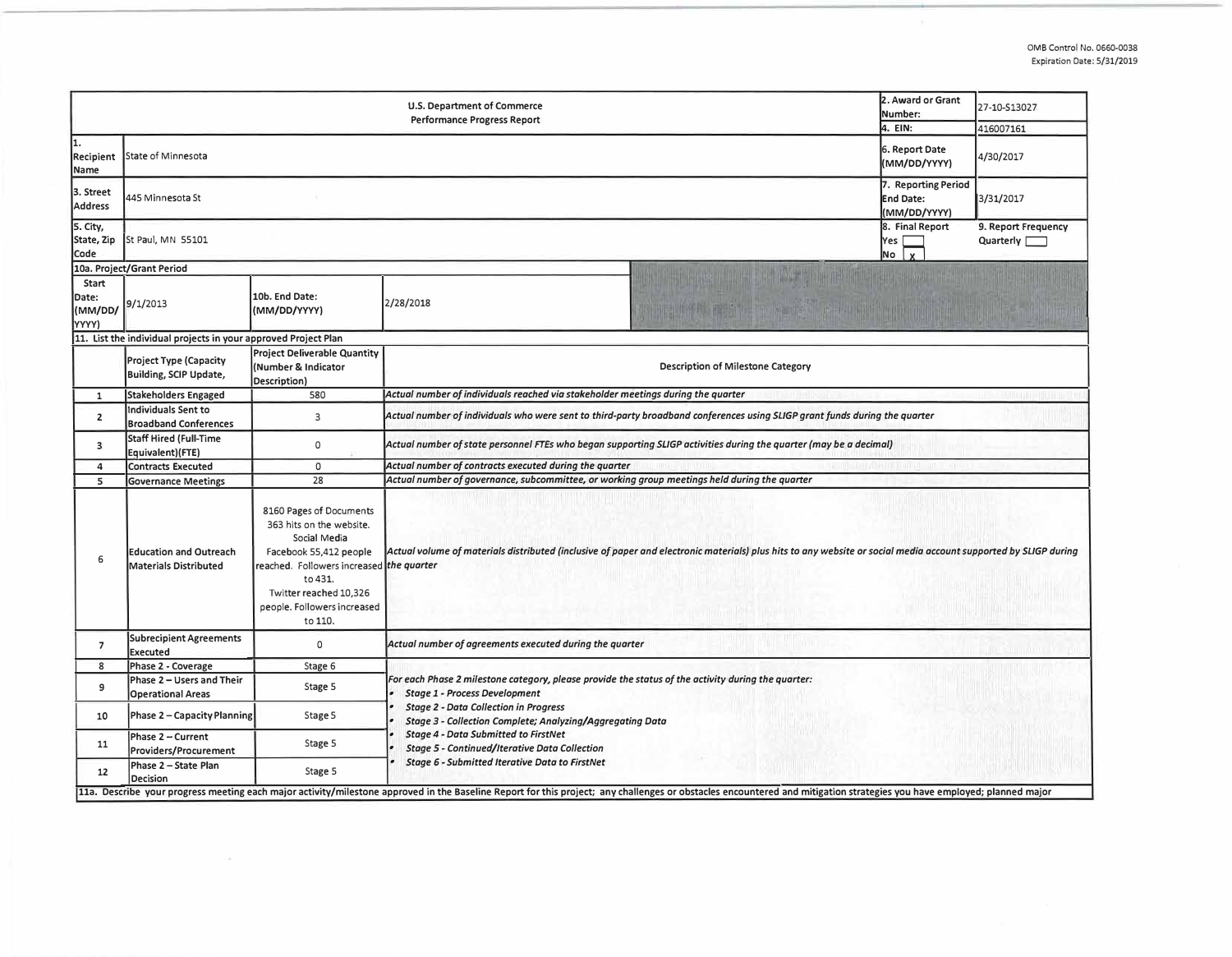Outreach and Education:

Regional Leadership presentation on State Plan Evaluation - SO attendees HSEM Governor's Conference -2 attendees, and booth. SuperBowl 52 Meetings -2 Meetings -40 attendees 911 MN APCO/NENA/MSA Conference - Presentation by 5 staff members to 120 attendees Governance: Monthly Interoperable Data Committee Meetings (Oct & Dec) Monthly StateWide Emergency Communications Board Meetings (Oct, Nov, Dec) Governor's Executive Team Meetings (Oct, Dec) Regional Radio Boards -for Seven Regions (21 meetings)

Conferences: IWCE - 3 attendees Social Media:

Other: Meetings for Convergence Tabletop Exercise Planning -5

11b. If the project team anticipates requesting any changes to the approved Baseline Report in the next quarter, describe those below. Note that any substantive changes to the BaselineR:eport must be approved by the Nothin \_ g \_ 11b. If the project team anticipates requesting any changes to the approved Baseline Report in the next quarter, describe those below. Note that any substantive changes to the BaselineR:eport must be approved by the<br>Nothin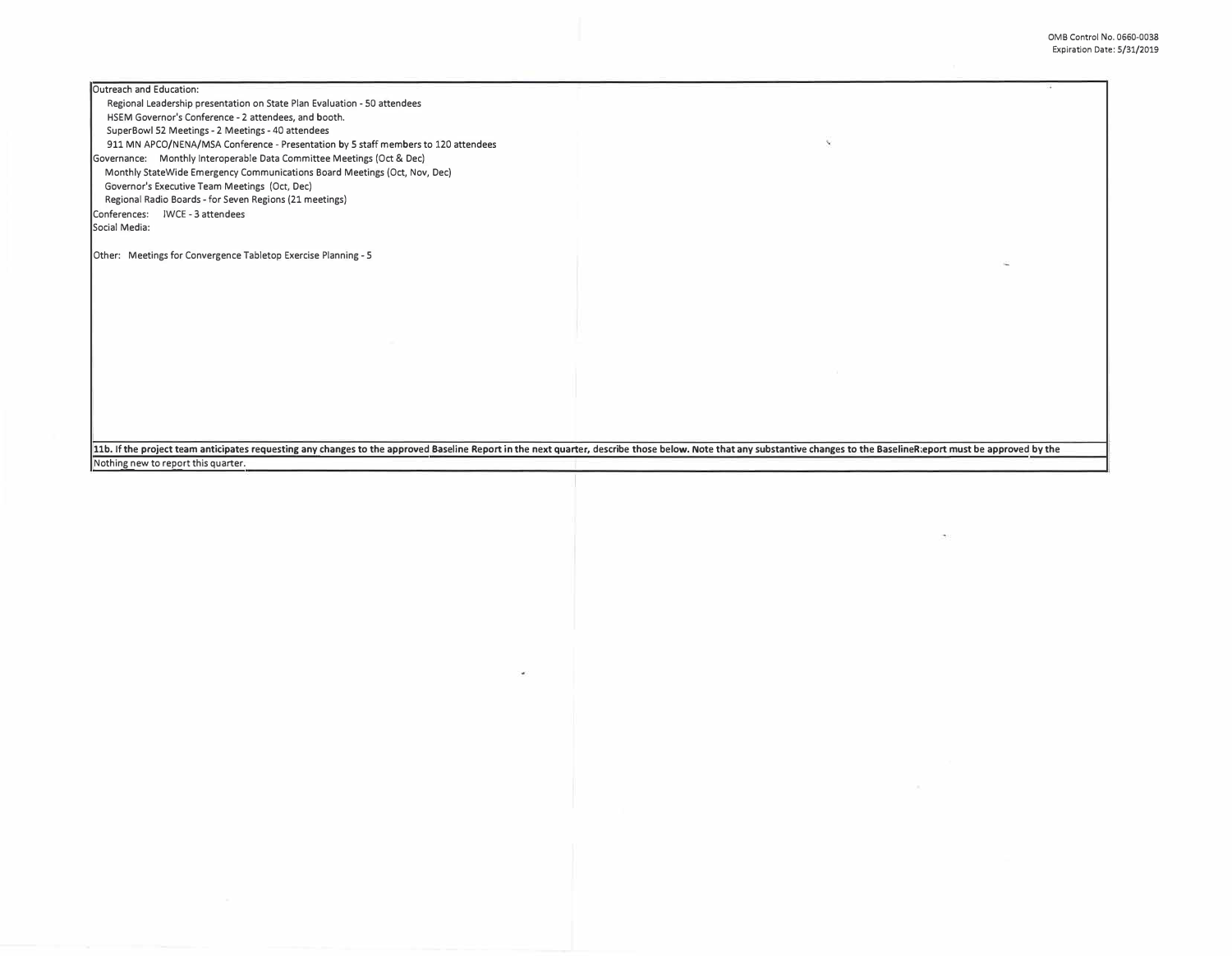$\langle \Phi \rangle$ 

 $\sim 0$  .

| 11c. Provide any other information that would be useful to NTIA as it assesses this project's progress.                                                                                  |                                      |                                    |                             |                      |                             |                   |                 |                                         |                                          |  |
|------------------------------------------------------------------------------------------------------------------------------------------------------------------------------------------|--------------------------------------|------------------------------------|-----------------------------|----------------------|-----------------------------|-------------------|-----------------|-----------------------------------------|------------------------------------------|--|
| Nothing new to report this quarter.                                                                                                                                                      |                                      |                                    |                             |                      |                             |                   |                 |                                         |                                          |  |
| 11d. Describe any success stories or best practices you have identified. Please be as specific as possible.                                                                              |                                      |                                    |                             |                      |                             |                   |                 |                                         |                                          |  |
| 12. Personnel                                                                                                                                                                            |                                      |                                    |                             |                      |                             |                   |                 |                                         |                                          |  |
| 12a. If the project is not fully staffed, describe how any lack of staffing may impact the project's time line and when the project will be fully staffed.                               |                                      |                                    |                             |                      |                             |                   |                 |                                         |                                          |  |
| Fully Staffed.                                                                                                                                                                           |                                      |                                    |                             |                      |                             |                   |                 |                                         |                                          |  |
| 12b. Staffing Table - Please include all staff that have contributed time to the praject. Please do not remove individuals from this table.                                              |                                      |                                    |                             |                      |                             |                   |                 |                                         |                                          |  |
| Job Title                                                                                                                                                                                | FTE%                                 | Project (s) Assigned               |                             |                      |                             |                   |                 | Change                                  |                                          |  |
| FirstNet<br>Program<br>Manager                                                                                                                                                           | 100%                                 | <b>FirstNet Program Activities</b> |                             |                      |                             |                   |                 |                                         |                                          |  |
| Director,                                                                                                                                                                                |                                      |                                    |                             |                      |                             |                   |                 |                                         |                                          |  |
| <b>ECN</b>                                                                                                                                                                               | 50%                                  | Oversight of all activities        |                             |                      |                             |                   |                 |                                         |                                          |  |
|                                                                                                                                                                                          |                                      |                                    |                             |                      |                             |                   |                 |                                         |                                          |  |
|                                                                                                                                                                                          |                                      |                                    |                             |                      |                             |                   |                 |                                         |                                          |  |
|                                                                                                                                                                                          |                                      |                                    |                             |                      |                             |                   |                 |                                         |                                          |  |
| 13. Subcontracts (Vendors and/or Subrecipients)<br>13a. Subcontracts Table - Include all subcontractors. The totals from this table must equal the "Subcontracts Total" in Question 14f. |                                      |                                    |                             |                      |                             |                   |                 |                                         |                                          |  |
| Name                                                                                                                                                                                     | <b>Subcontract Purpose</b>           |                                    | Type (Vendor/Subrec.)       | RFP/RFQ Issued (Y/N) | Contract<br><b>Executed</b> | <b>Start Date</b> | <b>End Date</b> | <b>Total Federal Funds</b><br>Allocated | <b>Total Matching Funds</b><br>Allocated |  |
| MnFCP                                                                                                                                                                                    | Comprehensive consultation           |                                    | Vendor                      | Y                    | $\vee$                      | 11/4/2013         | 11/26/2018      | \$1,541,600.00                          | \$385,400.00                             |  |
| <b>NE ECB</b>                                                                                                                                                                            | Regional consultation Support        |                                    | Vendor; Joint Powers Entity | $\mathsf{N}$         | Y                           | 4/27/2014         | 6/30/2017       | \$37,288.80                             | \$9,322.20                               |  |
| <b>NW ECB</b>                                                                                                                                                                            | Regional consultation Support        |                                    | Vendor; Joint Powers Entity | N                    | Y                           | 4/27/2014         | 6/30/2017       | \$37,288.80                             | \$9,322.20                               |  |
| MESB                                                                                                                                                                                     | Regional consultation Support        |                                    | Vendor; Joint Powers Entity | N                    | Y                           | 4/27/2014         | 6/30/2017       | \$37,288.80                             | \$9,322.20                               |  |
| SE ESB                                                                                                                                                                                   | Regional consultation Support        |                                    | Vendor; Joint Powers Entity | N                    | Y                           | 4/27/2014         | 6/30/2017       | \$37,288.80                             | \$9,322.20                               |  |
| SR ECB                                                                                                                                                                                   | Regional consultation Support        |                                    | Vendor: Joint Powers Entity | N                    | Y                           | 4/27/2014         | 6/30/2017       | \$37,288.80                             | \$9,322.20                               |  |
| <b>SW ECB</b>                                                                                                                                                                            | Regional consultation Support        |                                    | Vendor; Joint Powers Entity | N                    | v                           | 4/27/2014         | 6/30/2017       | \$37,288.80                             | \$9,322.20                               |  |
| CM ECB                                                                                                                                                                                   | <b>Regional consultation Support</b> |                                    | Vendor; Joint Powers Entity | N                    |                             | 4/27/2014         | 6/30/2017       | \$37,288.80                             | \$9,322.20                               |  |
| 13b. Describe any challenges encountered with vendors and/or subrecipients.                                                                                                              |                                      |                                    |                             |                      |                             |                   |                 |                                         |                                          |  |
| nothing for this quarter                                                                                                                                                                 |                                      |                                    |                             |                      |                             |                   |                 |                                         |                                          |  |

 $\sim 100$  m  $^{-1}$ 

 $\epsilon \in \mathbb{R}$